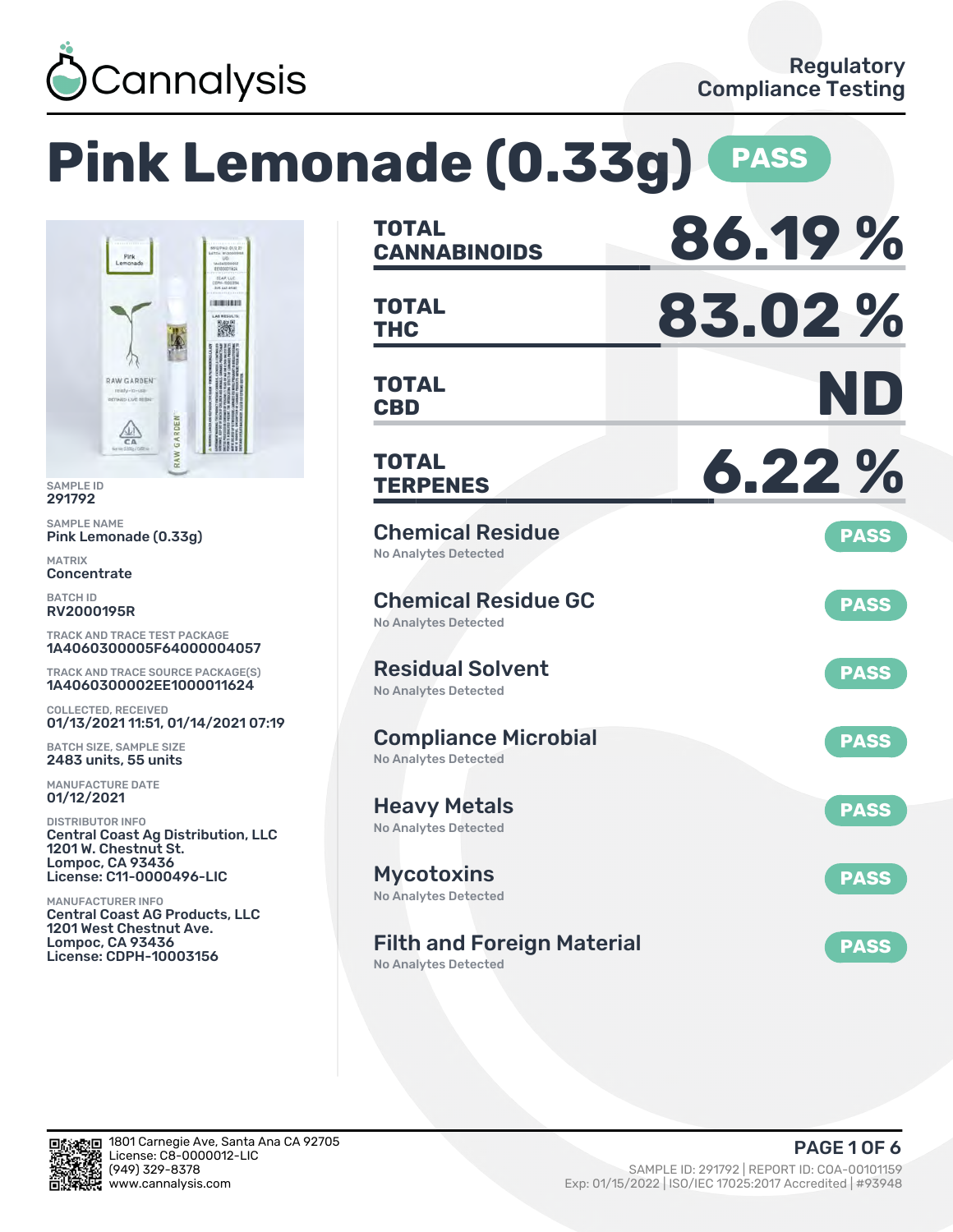

## CANNABINOID ANALYSIS

Total THC,CBD value(s) have been decarboxylated.

| TOTAL THC:          | 830.2 mg/g (83.02 %), 273.97 mg per package |
|---------------------|---------------------------------------------|
| TOTAL CBD:          | ND                                          |
| TOTAL CANNABINOIDS: | 861.9 mg/g (86.19 %)                        |

UNIT OF MEASUREMENT: Milligrams per Gram(mg/g)

| <b>ANALYTE</b>         | <b>RESULT</b>           | LOD    | <b>LLOO</b> | <b>ANALYTE</b>   | <b>RESULT</b>        | LOD    | LL <sub>00</sub> |
|------------------------|-------------------------|--------|-------------|------------------|----------------------|--------|------------------|
| <b>THCa</b>            | ND                      | 0.2000 | 0.4000      | CBD <sub>v</sub> | <b>ND</b>            | 0.2000 | 0.4000           |
| D9THC                  | 830.2 mg/g (83.02 %)    | 0.2000 | 0.4000      | CBGa             | <b>ND</b>            | 0.2000 | 0.4000           |
| D8THC                  | ND.                     | 0.2000 | 0.4000      | <b>CBG</b>       | 29.20 mg/g (2.920 %) | 0.2000 | 0.4000           |
| <b>THC<sub>V</sub></b> | 2.478 mg/g $(0.2478\%)$ | 0.2000 | 0.4000      | <b>CBN</b>       | ND                   | 0.2000 | 0.4000           |
| CBDa                   | ND                      | 0.2000 | 0.4000      | CBC              | <b>ND</b>            | 0.2000 | 0.4000           |
| <b>CBD</b>             | <b>ND</b>               | 0.2000 | 0.4000      |                  |                      |        |                  |

#### ADDITIONAL INFORMATION

| Method:              | SOP-TECH-001 | Sample Prepped: 01/14/2021 19:08  | Sample Approved: 01/15/2021 13:36  |  |
|----------------------|--------------|-----------------------------------|------------------------------------|--|
| Instrument: UPLC-DAD |              | Sample Analyzed: 01/14/2021 19:09 | Prep-Analytical Batch: 25604-20060 |  |



## TERPENE ANALYSIS

UNIT OF MEASUREMENT: Milligrams per Gram(mg/g)

| TUTAL TERPENES: |  |
|-----------------|--|
|                 |  |

TOTAL TERPENES: 62.26 mg/g (6.226 %)

| <b>ANALYTE</b>          | <b>RESULT</b>                                                                                                                     | <b>LOD</b> | <b>LLOO</b> | <b>ANALYTE</b>         | <b>RESULT</b>                                      | LOD    | <b>LLOO</b> |
|-------------------------|-----------------------------------------------------------------------------------------------------------------------------------|------------|-------------|------------------------|----------------------------------------------------|--------|-------------|
| 3-Carene                | <b>ND</b>                                                                                                                         | 0.5000     | 1.000       | Alpha bisabolol        | ND                                                 | 0.5000 | 1.000       |
| Alpha cedrene           | <b>ND</b>                                                                                                                         | 0.5000     | 1.000       | Alpha humulene         | 1.354 mg/g $(0.1354\%)$                            | 0.5000 | 1.000       |
| Alpha pinene            | 7.045 mg/g (0.7045 %)                                                                                                             | 0.5000     | 1.000       | Alpha terpinene        | <b>ND</b>                                          | 0.5000 | 1.000       |
| Alpha terpineol         | $0.8024$ mg/g $(0.0802%)$                                                                                                         | 0.3300     | 0.6500      | Beta caryophyllene     | 6.857 mg/g $(0.6857%)$                             | 0.5000 | 1.000       |
| Beta myrcene            | 4.451 mg/g (0.4451%)                                                                                                              | 0.5000     | 1.000       | Beta pinene            | 5.292 mg/g (0.5292 %)                              | 0.6100 | 1.210       |
| Borneol                 | <b>ND</b>                                                                                                                         | 0.5000     | 1.000       | Camphene               | <ll0q< td=""><td>0.5000</td><td>1.000</td></ll0q<> | 0.5000 | 1.000       |
| Camphor                 | <b>ND</b>                                                                                                                         | 0.5000     | 1.000       | Caryophyllene oxide ND |                                                    | 0.5000 | 1.000       |
| Cedrol                  | <b>ND</b>                                                                                                                         | 0.5000     | 1.000       | Cis nerolidol          | <b>ND</b>                                          | 0.5000 | 1.000       |
| Eucalyptol              | <b>ND</b>                                                                                                                         | 0.5000     | 1.000       | Fenchol                | 1.672 mg/g $(0.1672 \%)$                           | 0.5000 | 1.000       |
| Fenchone                | <b>ND</b>                                                                                                                         | 0.5000     | 1.000       | Gamma terpinene        | <b>ND</b>                                          | 0.5000 | 1.000       |
| Gamma terpineol         | <b>ND</b>                                                                                                                         | 0.1000     | 0.2100      | Geranyl acetate        | <b>ND</b>                                          | 0.5000 | 1.000       |
| Guaiol                  | <b>ND</b>                                                                                                                         | 0.5000     | 1.000       | Isoborneol             | <b>ND</b>                                          | 0.5000 | 1.000       |
| Isopulegol              | <b>ND</b>                                                                                                                         | 0.5000     | 1.000       | Limonene               | 28.29 mg/g (2.829 %)                               | 0.5000 | 1.000       |
| Linalool                | 1.513 mg/g $(0.1513 \%)$                                                                                                          | 0.5000     | 1.000       | Menthol                | <b>ND</b>                                          | 0.5000 | 1.000       |
| Ocimene 1               | <lloq< td=""><td>0.1600</td><td>0.3100</td><td>Ocimene 2</td><td>4.985 mg/g (0.4985 %)</td><td>0.3500</td><td>0.6900</td></lloq<> | 0.1600     | 0.3100      | Ocimene 2              | 4.985 mg/g (0.4985 %)                              | 0.3500 | 0.6900      |
| P-cymene                | <b>ND</b>                                                                                                                         | 0.5200     | 1.050       | P-mentha-1.5-diene ND  |                                                    | 0.5000 | 1.000       |
| Pulegone                | <b>ND</b>                                                                                                                         | 0.5000     | 1.000       | Sabinene               | <b>ND</b>                                          | 0.5000 | 1.000       |
| Sabinene hydrate        | <b>ND</b>                                                                                                                         | 0.5000     | 1.000       | Terpinolene            | <ll0q< td=""><td>0.5000</td><td>1.000</td></ll0q<> | 0.5000 | 1.000       |
| Trans beta farnesene ND |                                                                                                                                   | 0.5000     | 1.000       | Trans nerolidol        | <b>ND</b>                                          | 0.5000 | 1.000       |
| Valencene               | <b>ND</b>                                                                                                                         | 0.5000     | 1.000       |                        |                                                    |        |             |

| <b>ANALYTE</b>         | <b>RESULT</b>                                      | LOD    | LL <sub>OO</sub> |
|------------------------|----------------------------------------------------|--------|------------------|
| Alpha bisabolol        | <b>ND</b>                                          | 0.5000 | 1.000            |
| Alpha humulene         | 1.354 mg/g $(0.1354\%)$                            | 0.5000 | 1.000            |
| Alpha terpinene        | <b>ND</b>                                          | 0.5000 | 1.000            |
| Beta caryophyllene     | 6.857 mg/g (0.6857 %)                              | 0.5000 | 1.000            |
| Beta pinene            | 5.292 mg/g (0.5292 %)                              | 0.6100 | 1.210            |
| Camphene               | <lloo< td=""><td>0.5000</td><td>1.000</td></lloo<> | 0.5000 | 1.000            |
| Caryophyllene oxide ND |                                                    | 0.5000 | 1.000            |
| Cis nerolidol          | <b>ND</b>                                          | 0.5000 | 1.000            |
| Fenchol                | 1.672 mg/g $(0.1672 \%)$                           | 0.5000 | 1.000            |
| Gamma terpinene        | <b>ND</b>                                          | 0.5000 | 1.000            |
| Geranyl acetate        | <b>ND</b>                                          | 0.5000 | 1.000            |
| soborneol              | <b>ND</b>                                          | 0.5000 | 1.000            |
| Limonene               | 28.29 mg/g (2.829 %)                               | 0.5000 | 1.000            |
| Menthol                | <b>ND</b>                                          | 0.5000 | 1.000            |
| Ocimene 2              | 4.985 mg/g (0.4985 %)                              | 0.3500 | 0.6900           |
| P-mentha-1,5-diene ND  |                                                    | 0.5000 | 1.000            |
| Sabinene               | <b>ND</b>                                          | 0.5000 | 1.000            |
| Terpinolene            | <ll0q< td=""><td>0.5000</td><td>1.000</td></ll0q<> | 0.5000 | 1.000            |
| Trans nerolidol        | <b>ND</b>                                          | 0.5000 | 1.000            |
|                        |                                                    |        |                  |

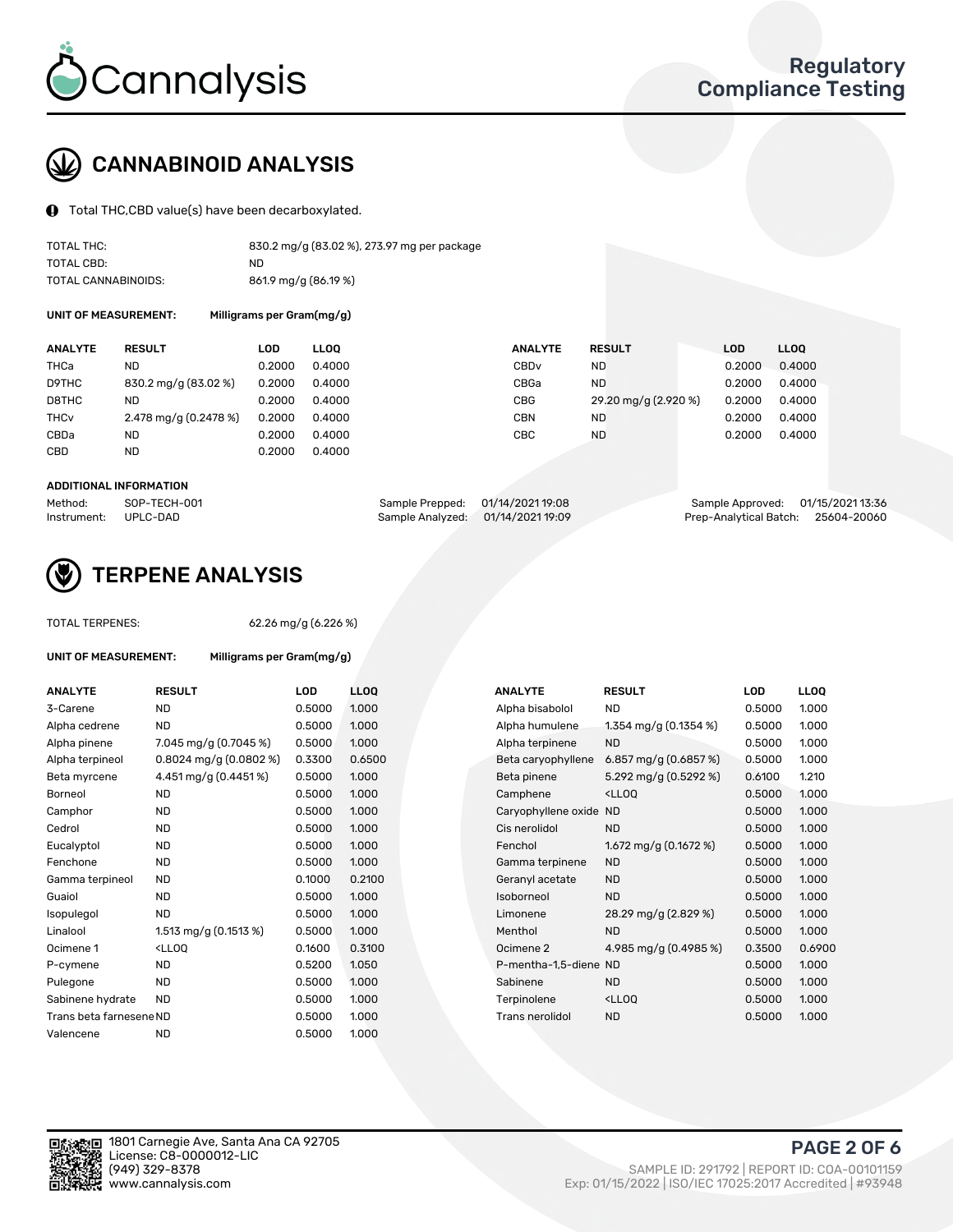

## Regulatory Compliance Testing

#### ADDITIONAL INFORMATION

Method: SOP-TECH-027 Sample Prepped: 01/14/2021 14:27 Sample Approved: 01/15/2021 11:39 Prep-Analytical Batch: 25576-20040



CHEMICAL RESIDUE ANALYSIS PASS

UNIT OF MEASUREMENT: Micrograms per Gram(ug/g)

| <b>ANALYTE</b>    | <b>RESULT</b> | LOD    | LLOQ   | <b>ACTION LEVEL</b> |      | <b>ANALYTE</b>      | <b>RESULT</b> | LOD    | <b>LLOQ</b> | <b>ACTION LEVEL</b> |      |
|-------------------|---------------|--------|--------|---------------------|------|---------------------|---------------|--------|-------------|---------------------|------|
| Abamectin         | <b>ND</b>     | 0.0200 | 0.0400 | 0.1000              | Pass | Acephate            | <b>ND</b>     | 0.0200 | 0.0400      | 0.1000              | Pass |
| Acequinocyl       | <b>ND</b>     | 0.0200 | 0.0400 | 0.1000              | Pass | Acetamiprid         | <b>ND</b>     | 0.0200 | 0.0400      | 0.1000              | Pass |
| Aldicarb          | <b>ND</b>     | 0.0200 | 0.0400 | 0.0                 | Pass | Azoxystrobin        | <b>ND</b>     | 0.0200 | 0.0400      | 0.1000              | Pass |
| Bifenazate        | <b>ND</b>     | 0.0200 | 0.0400 | 0.1000              | Pass | <b>Bifenthrin</b>   | <b>ND</b>     | 0.0200 | 0.0400      | 3.000               | Pass |
| <b>Boscalid</b>   | <b>ND</b>     | 0.0200 | 0.0400 | 0.1000              | Pass | Carbarvl            | <b>ND</b>     | 0.0200 | 0.0400      | 0.5000              | Pass |
| Carbofuran        | <b>ND</b>     | 0.0200 | 0.0400 | 0.0                 | Pass | Chlorantraniliprole | <b>ND</b>     | 0.0200 | 0.0400      | 10.00               | Pass |
| Clofentezine      | <b>ND</b>     | 0.0200 | 0.0400 | 0.1000              | Pass | Coumaphos           | <b>ND</b>     | 0.0200 | 0.0400      | 0.0                 | Pass |
| Cyfluthrin        | <b>ND</b>     | 0.4000 | 1.000  | 2.000               | Pass | Cypermethrin        | <b>ND</b>     | 0.4000 | 1.000       | 1.000               | Pass |
| Daminozide        | <b>ND</b>     | 0.0200 | 0.0400 | 0.0                 | Pass | Diazinon            | <b>ND</b>     | 0.0200 | 0.0400      | 0.1000              | Pass |
| <b>Dichlorvos</b> | <b>ND</b>     | 0.0200 | 0.0400 | 0.0                 | Pass | Dimethoate          | <b>ND</b>     | 0.0200 | 0.0400      | 0.0                 | Pass |
| Dimethomorph      | <b>ND</b>     | 0.0200 | 0.0400 | 2.000               | Pass | <b>Ethoprophos</b>  | <b>ND</b>     | 0.0200 | 0.0400      | 0.0                 | Pass |
| Etofenprox        | <b>ND</b>     | 0.0200 | 0.0400 | 0.0                 | Pass | Etoxazole           | <b>ND</b>     | 0.0200 | 0.0400      | 0.1000              | Pass |
| Fenhexamid        | <b>ND</b>     | 0.0200 | 0.0400 | 0.1000              | Pass | Fenoxycarb          | <b>ND</b>     | 0.0200 | 0.0400      | 0.0                 | Pass |
| Fenpyroximate     | <b>ND</b>     | 0.0200 | 0.0400 | 0.1000              | Pass | Fipronil            | <b>ND</b>     | 0.0400 | 0.1000      | 0.0                 | Pass |
| Flonicamid        | <b>ND</b>     | 0.0200 | 0.0400 | 0.1000              | Pass | Fludioxonil         | <b>ND</b>     | 0.0200 | 0.0400      | 0.1000              | Pass |
| Hexythiazox       | <b>ND</b>     | 0.0200 | 0.0400 | 0.1000              | Pass | Imazalil            | <b>ND</b>     | 0.0200 | 0.0400      | 0.0                 | Pass |
| Imidacloprid      | <b>ND</b>     | 0.0200 | 0.0400 | 5.000               | Pass | Kresoxim methyl     | <b>ND</b>     | 0.0200 | 0.0400      | 0.1000              | Pass |
| Malathion         | <b>ND</b>     | 0.0200 | 0.0400 | 0.5000              | Pass | Metalaxyl           | <b>ND</b>     | 0.0200 | 0.0400      | 2.000               | Pass |
| Methiocarb        | <b>ND</b>     | 0.0200 | 0.0400 | 0.0                 | Pass | Methomyl            | <b>ND</b>     | 0.0200 | 0.0400      | 1.000               | Pass |
| Mevinphos         | <b>ND</b>     | 0.0200 | 0.0400 | 0.0                 | Pass | Myclobutanil        | <b>ND</b>     | 0.0200 | 0.0400      | 0.1000              | Pass |
| Naled             | <b>ND</b>     | 0.0200 | 0.0400 | 0.1000              | Pass | Oxamyl              | <b>ND</b>     | 0.0200 | 0.0400      | 0.5000              | Pass |
| Paclobutrazol     | <b>ND</b>     | 0.0200 | 0.0400 | 0.0                 | Pass | Permethrins         | <b>ND</b>     | 0.0400 | 0.1000      | 0.5000              | Pass |
| Phosmet           | <b>ND</b>     | 0.0200 | 0.0400 | 0.1000              | Pass | Piperonyl butoxide  | <b>ND</b>     | 0.0200 | 0.0400      | 3.000               | Pass |
| Prallethrin       | <b>ND</b>     | 0.0200 | 0.0400 | 0.1000              | Pass | Propiconazole       | <b>ND</b>     | 0.0200 | 0.0400      | 0.1000              | Pass |
| Propoxur          | <b>ND</b>     | 0.0200 | 0.0400 | 0.0                 | Pass | Pyrethrins          | <b>ND</b>     | 0.0200 | 0.0400      | 0.5000              | Pass |
| Pyridaben         | <b>ND</b>     | 0.0200 | 0.0400 | 0.1000              | Pass | Spinetoram          | <b>ND</b>     | 0.0200 | 0.0400      | 0.1000              | Pass |
| Spinosad          | <b>ND</b>     | 0.0300 | 0.0700 | 0.1000              | Pass | Spiromesifen        | <b>ND</b>     | 0.0200 | 0.0400      | 0.1000              | Pass |
| Spirotetramat     | <b>ND</b>     | 0.0200 | 0.0400 | 0.1000              | Pass | Spiroxamine         | <b>ND</b>     | 0.0200 | 0.0400      | 0.0                 | Pass |
| Tebuconazole      | <b>ND</b>     | 0.0200 | 0.0400 | 0.1000              | Pass | Thiacloprid         | <b>ND</b>     | 0.0200 | 0.0400      | 0.0                 | Pass |
| Thiamethoxam      | <b>ND</b>     | 0.0200 | 0.0400 | 5.000               | Pass | Trifloxystrobin     | <b>ND</b>     | 0.0200 | 0.0400      | 0.1000              | Pass |

### ADDITIONAL INFORMATION

Method: SOP-TECH-002 Sample Prepped: 01/14/2021 12:58 Sample Approved: 01/15/2021 19:35<br>Instrument: LC-MS/MS Sample Analyzed: 01/14/2021 13:49 Prep-Analytical Batch: 25574-20034 Prep-Analytical Batch: 25574-20034

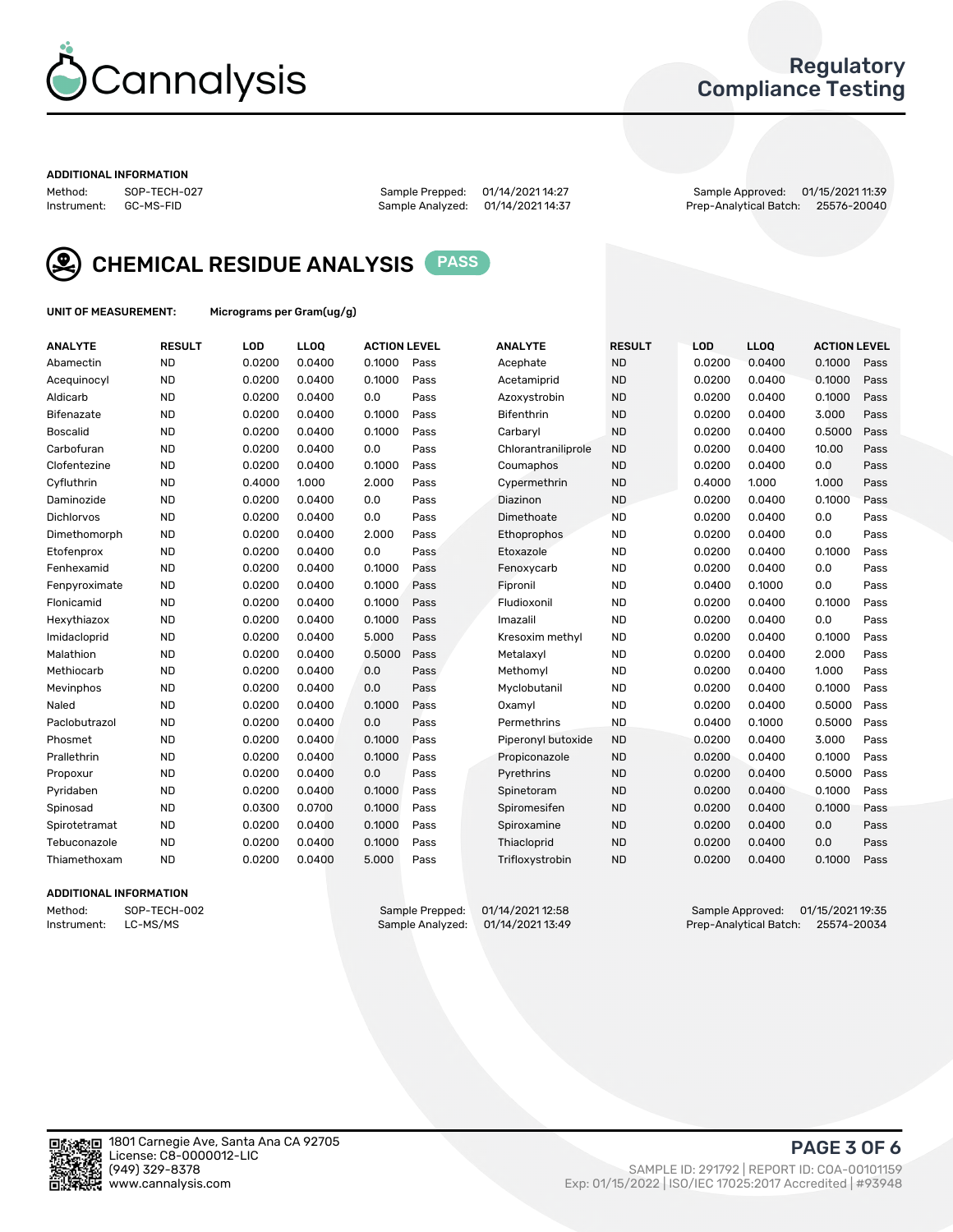

## CHEMICAL RESIDUE GC ANALYSIS PASS

| UNIT OF MEASUREMENT: |               | Micrograms per Gram(ug/g) |        |                     |                |               |        |        |                     |      |
|----------------------|---------------|---------------------------|--------|---------------------|----------------|---------------|--------|--------|---------------------|------|
| <b>ANALYTE</b>       | <b>RESUL1</b> | LOD                       | LLOO.  | <b>ACTION LEVEL</b> | <b>ANALYTE</b> | <b>RESULT</b> | LOD    | LLOO   | <b>ACTION LEVEL</b> |      |
| Captan               | ND            | 0.1000                    | 0.2000 | 0.7000<br>Pass      | Chlordane      | <b>ND</b>     | 0.0109 | 0.0136 | 0.0                 | Pass |

| Captan<br>Methyl parathion                                   | <b>ND</b><br><b>ND</b> | 0.1000<br>0.0400 | 0.2000<br>0.1000 | 0.7000<br>0.0 | Pass<br>Pass                        | Chlordane<br><b>PCNB</b>             | <b>ND</b><br><b>ND</b> | 0.0109<br>0.0200 | 0.0136<br>0.0400       | 0.0<br>0.1000                   | Pass<br>Pass |
|--------------------------------------------------------------|------------------------|------------------|------------------|---------------|-------------------------------------|--------------------------------------|------------------------|------------------|------------------------|---------------------------------|--------------|
| Chlorfenapyr                                                 | <b>ND</b>              | 0.0800           | 0.1000           | 0.0           | Pass                                | Chlorpyrifos                         | <b>ND</b>              | 0.0800           | 0.1000                 | 0.0                             | Pass         |
| ADDITIONAL INFORMATION<br>Method:<br>GC-MS/MS<br>Instrument: | SOP-TECH-010           |                  |                  |               | Sample Prepped:<br>Sample Analyzed: | 01/14/2021 12:57<br>01/14/2021 13:49 |                        | Sample Approved: | Prep-Analytical Batch: | 01/15/2021 14:05<br>25575-20035 |              |

## RESIDUAL SOLVENT ANALYSIS PASS

UNIT OF MEASUREMENT: Micrograms per Gram(ug/g)

| <b>ANALYTE</b>       | <b>RESULT</b> | LOD    | <b>LLOO</b> | <b>ACTION LEVEL</b> |      | <b>ANALYTE</b>           | <b>RESULT</b> | <b>LOD</b> | LLOO  | <b>ACTION LEVEL</b> |      |
|----------------------|---------------|--------|-------------|---------------------|------|--------------------------|---------------|------------|-------|---------------------|------|
| Acetone              | <b>ND</b>     | 5.000  | 250.0       | 5000                | Pass | Acetonitrile             | <b>ND</b>     | 5.000      | 50.00 | 410.0               | Pass |
| Benzene              | <b>ND</b>     | 0.5000 | 1.000       | 1.000               | Pass | <b>Butane</b>            | <b>ND</b>     | 76.80      | 96.00 | 5000                | Pass |
| Chloroform           | <b>ND</b>     | 0.5000 | 1.000       | 1.000               | Pass | Ethanol                  | <b>ND</b>     | 10.00      | 50.00 | 5000                | Pass |
| <b>Ethyl Acetate</b> | <b>ND</b>     | 5.000  | 50.00       | 5000                | Pass | <b>Ethyl Ether</b>       | <b>ND</b>     | 25.00      | 50.00 | 5000                | Pass |
| Ethylene oxide       | <b>ND</b>     | 0.5000 | 1.000       | 1.000               | Pass | Heptane                  | <b>ND</b>     | 1.000      | 5.000 | 5000                | Pass |
| Hexane               | <b>ND</b>     | 0.5000 | 5.000       | 290.0               | Pass | <b>Isopropyl Alcohol</b> | <b>ND</b>     | 5.000      | 50.00 | 5000                | Pass |
| Methanol             | <b>ND</b>     | 10.00  | 50.00       | 3000                | Pass | Methylene chloride       | <b>ND</b>     | 0.5000     | 1.000 | 1.000               | Pass |
| Pentane              | <b>ND</b>     | 1.000  | 50.00       | 5000                | Pass | Propane                  | <b>ND</b>     | 16.00      | 20.00 | 5000                | Pass |
| Toluene              | <b>ND</b>     | 0.5000 | 1.000       | 890.0               | Pass | Xvlenes                  | <b>ND</b>     | 6.000      | 100.0 | 2170                | Pass |
| Trichloroethylene    | <b>ND</b>     | 0.2500 | 1.000       | 1.000               | Pass | 1.2-Dichloroethane       | <b>ND</b>     | 0.5000     | 1.000 | 1.000               | Pass |

#### ADDITIONAL INFORMATION

Method: SOP-TECH-021 Sample Prepped: 01/14/2021 15:49 Sample Approved: 01/15/2021 12:36<br>Instrument: HS-GC-MS/FID Sample Analyzed: 01/14/2021 15:49 Prep-Analytical Batch: 25569-20048 Prep-Analytical Batch: 25569-20048



| UNIT OF MEASUREMENT: | Cycle Threshold (Ct) |  |
|----------------------|----------------------|--|
|                      |                      |  |

| <b>ANALYTE</b>                        | <b>RESULT</b>          | LOD   | <b>LLOO</b> | <b>ACTION LEVEL</b> |                 | <b>ANALYTE</b>   | <b>RESULT</b> | LOD   | LL <sub>00</sub> |                  | <b>ACTION LEVEL</b> |
|---------------------------------------|------------------------|-------|-------------|---------------------|-----------------|------------------|---------------|-------|------------------|------------------|---------------------|
| A.fumigatus                           | <b>ND</b>              | 33.00 | 0.0         | 0.0                 | Pass            | A. flavus        | <b>ND</b>     | 33.00 | 0.0              | 0.0              | Pass                |
| A. niger                              | <b>ND</b>              | 33.00 | 0.0         | 0.0                 | Pass            | A. terreus       | <b>ND</b>     | 33.00 | 0.0              | 0.0              | Pass                |
| <b>STEC</b>                           | <b>ND</b>              | 33.00 | 0.0         | 0.0                 | Pass            | Salmonella spp   | <b>ND</b>     | 33.00 | 0.0              | 0.0              | Pass                |
|                                       | ADDITIONAL INFORMATION |       |             |                     |                 |                  |               |       |                  |                  |                     |
| SOP-TECH-016, SOP-TECH-022<br>Method: |                        |       |             |                     | Sample Prepped: | 01/15/2021 06:10 |               |       | Sample Approved: | 01/15/2021 12:24 |                     |

Instrument: qPCR Sample Analyzed: 01/15/2021 06:21 Prep-Analytical Batch: 25599-20062



(949) 329-8378 SAMPLE ID: 291792 | REPORT ID: COA-00101159 Exp: 01/15/2022 | ISO/IEC 17025:2017 Accredited | #93948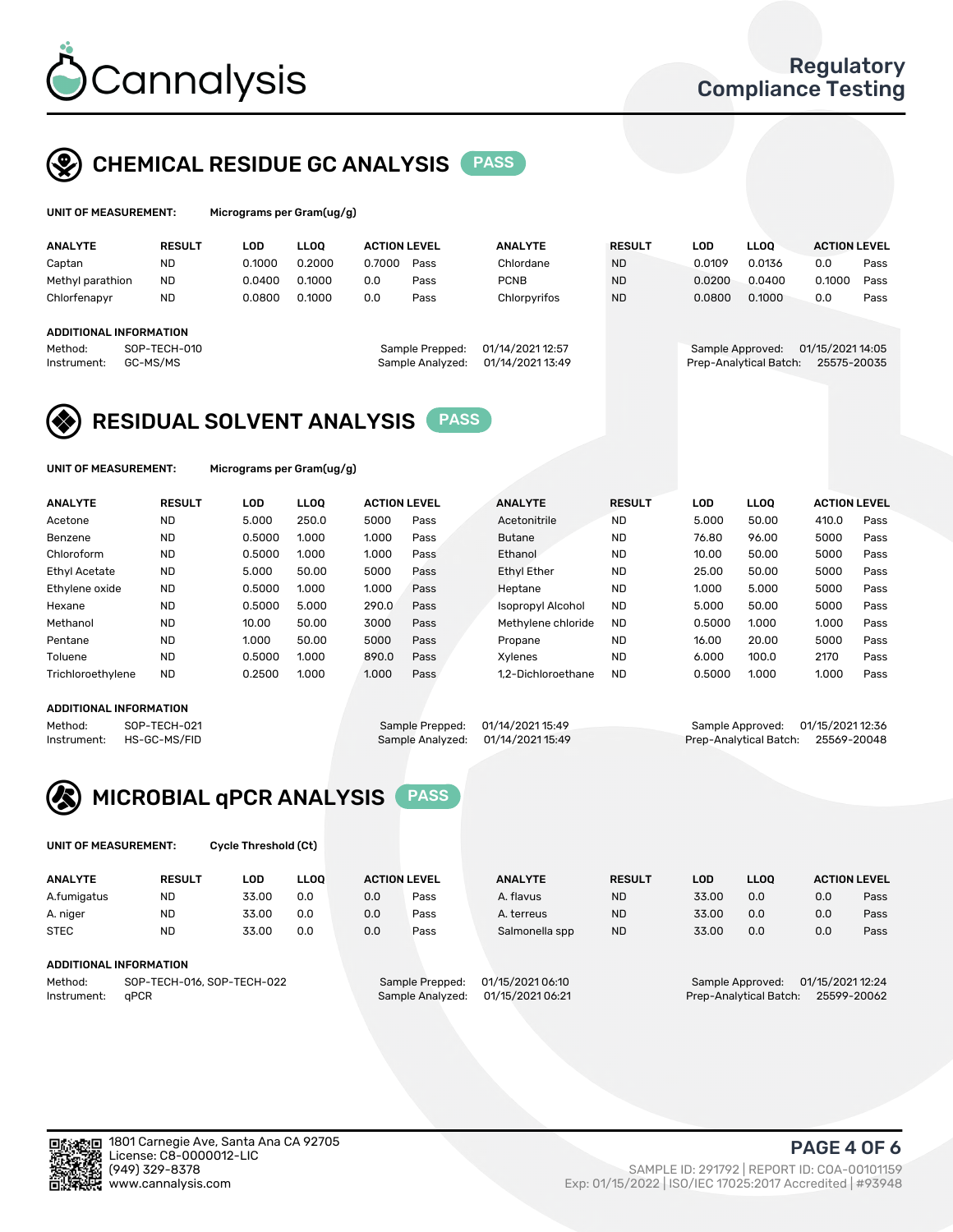



| UNIT OF MEASUREMENT: |               | Micrograms per Gram(ug/g) |        |                     |                |               |        |                   |                     |
|----------------------|---------------|---------------------------|--------|---------------------|----------------|---------------|--------|-------------------|---------------------|
| <b>ANALYTE</b>       | <b>RESULT</b> | <b>LOD</b>                | LLOO   | <b>ACTION LEVEL</b> | <b>ANALYTE</b> | <b>RESULT</b> | LOD    | LLOO <sup>1</sup> | <b>ACTION LEVEL</b> |
| Arsenic              | <b>NL</b>     | 0.0200                    | 0.0500 | 0.2000<br>Pass      | Cadmium        | <b>ND</b>     | 0.0050 | 0.0500            | 0.2000<br>Pass      |

## ADDITIONAL INFORMATION Method: SOP-TECH-013 Sample Prepped: 01/14/2021 14:11 Sample Approved: 01/15/2021 16:14 Instrument: ICP-MS Sample Analyzed: 01/15/2021 08:13 Prep-Analytical Batch: 25573-20064





MYCOTOXINS ANALYSIS PASS

Micrograms per Kilogram(ug/kg)

| <b>ANALYTE</b>          | <b>RESULT</b> | <b>LOD</b> | LLOO  | <b>ACTION LEVEL</b> |      | <b>ANALYTE</b> | <b>RESULT</b> | LOD   | <b>LLOO</b> |       | <b>ACTION LEVEL</b> |
|-------------------------|---------------|------------|-------|---------------------|------|----------------|---------------|-------|-------------|-------|---------------------|
| Aflatoxin B1            | <b>ND</b>     | 1.000      | 2.000 |                     | N/A  | Aflatoxin B2   | <b>ND</b>     | 2.000 | 5.000       |       | N/A                 |
| Aflatoxin G1            | <b>ND</b>     | 2.000      | 5.000 |                     | N/A  | Aflatoxin G2   | <b>ND</b>     | 2.000 | 5.000       |       | N/A                 |
| <b>Total Aflatoxins</b> | <b>ND</b>     | 10.00      | 14.00 | 20.00               | Pass | Ochratoxin A   | <b>ND</b>     | 1.000 | 2.000       | 20.00 | Pass                |
|                         |               |            |       |                     |      |                |               |       |             |       |                     |

Lead ND 0.0100 0.0500 0.5000 Pass Mercury ND 0.0030 0.0500 0.1000 Pass

#### ADDITIONAL INFORMATION

Method: SOP-TECH-020 Sample Prepped: 01/14/2021 14:56 Sample Approved: 01/15/2021 15:47 Instrument: LC-MS/MS Sample Analyzed: 01/14/2021 15:05 Prep-Analytical Batch: 25581-20045

# FILTH & FOREIGN MATERIAL ANALYSIS PASS

UNIT OF MEASUREMENT: Filth and Foreign Matter (%, #/3g)

| <b>ANALYTE</b>         | <b>RESULT</b>                     | LOD | <b>LLOO</b> | <b>ACTION LEVEL</b> |                                     | <b>ANALYTE</b>                       | <b>RESULT</b> | LOD | <b>LLOO</b>                                | <b>ACTION LEVEL</b>             |      |
|------------------------|-----------------------------------|-----|-------------|---------------------|-------------------------------------|--------------------------------------|---------------|-----|--------------------------------------------|---------------------------------|------|
| IF RH ME               | ND                                | 0.0 | 0.0         | 1.000               | Pass                                | <b>IFM</b>                           | <b>ND</b>     | 0.0 | 0.0                                        | 25.00                           | Pass |
| Mold                   | <b>ND</b>                         | 0.0 | 0.0         | 25.00               | Pass                                | <b>SSCD</b>                          | <b>ND</b>     | 0.0 | 0.0                                        | 25.00                           | Pass |
| ADDITIONAL INFORMATION |                                   |     |             |                     |                                     |                                      |               |     |                                            |                                 |      |
| Method:<br>Instrument: | SOP-TECH-009<br>Visual Inspection |     |             |                     | Sample Prepped:<br>Sample Analyzed: | 01/14/2021 13:28<br>01/14/2021 13:29 |               |     | Sample Approved:<br>Prep-Analytical Batch: | 01/14/2021 13:43<br>25579-20033 |      |